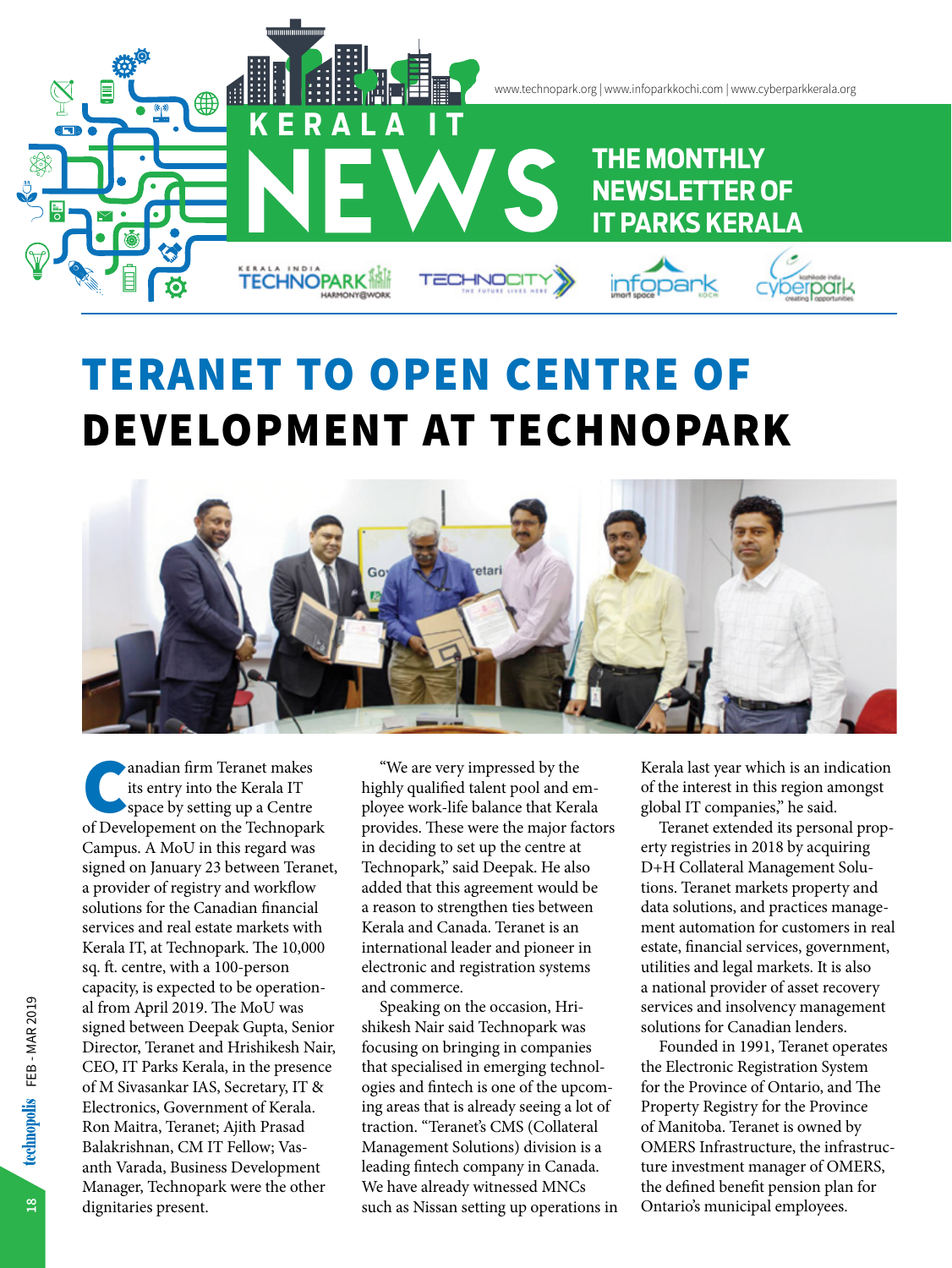## IT PARKS KERALA FELICITATES PH KURIAN

P H Kurian IAS, Former Prin-Secretary (Revenue & Disaster cipal Secretary (Electronics & IT) and Additional Chief Management, Environment) was felicitated at a farewell function in Kerala on February 3, in appreciation of his immense contribution to Kerala IT. The function was organised by Department of IT along with GTech and IT Parks Kerala. He had served two terms in the IT industry for the State. During his tenure, Technopark, Infopark and Cyberpark expanded its campuses and brought new investors into the field of IT. He created the first startup policy for the State.



### FOUR COMPANIES OPEN OFFICES AT CYBERPARK

AyurMedicity IT division office has established their (Ayur IT City) at Cyberpark. The 20-seater smart business centre of 1500 sq. ft. was



inaugurated by Panakkad Syed Rasheedali Shihab Thangal, Chairman, KeralaWaqaf Board. AyurMedicity, located in Kottakal, Malappuram district, promotes a concept that unites different facilities for holistic well-being. Apart from Ayur IT City, the other divisions of AyurMedicity are health tourism, green villa projects and a hospital and research centre. Dignitaries present at the inaugural function were Hrishikesh Nair, CEO, IT Parks Kerala; Usthad Simsarul Haq Hudavi, International Brand Ambassador; Abdul Gafoor, Secretary, CAFIT; C Natarajan, Assistant Development Commissioner, SEZ Cochin; Nireesh C, General Manager-Marketing, Cyberpark and CEOs of other IT companies.

#### **ZOONDIA**

Zoondia, a software company that provides technology solutions and custom software development in mobile



technology, web development, Internet of Things (IoT), analytics and big data has opened their 1500 sq. ft. space at the Park. Established in 2008, it also has a large operations facility in Technopark and maintains offices in several parts of the US and Middle East. The new office was inaugurated

by Hrishikesh Nair, CEO, IT Parks Kerala in the presence of Arun Sreedharan, CEO, Zoondia; Prajithra Arun, Director, Zoondia; Abdul Gafoor, Secretary, CAFIT; C Natarajan, Assistant Development Commissioner, SEZ Cochin; Nireesh C, General Manager-Marketing and CEOs of other IT companies were also present at the function.

#### **TURNIPSEED ACCOUNTING**

Turnipseed Accounting has set up a 20-seater Smart Business Centre office of 1700 sq. ft. The office was inaugurated by Hrishikesh Nair, CEO, IT Parks Kerala.



Turnipseed Accounting is a subsidiary of Turnipseed International Inc., USA. The latter has been associated with the US construction industry for more than 40 years. Future plans include expansion of its back office operations in Kozhikode.

#### **TECHBLASTERS LLP**

Techblasters LLP opened their new office of 2000 sq. ft. with 25 seats. It was inaugurated by Hrishikesh Nair, CEO, IT Parks Kerala. Techblasters provides



digital solutions for clients from small retail business to global corporates. They have a presence in the GCC with Katalyst Solutions FZCO, UAE as a partner apart from a strategic partnership with Kaunsongroup, Oman.